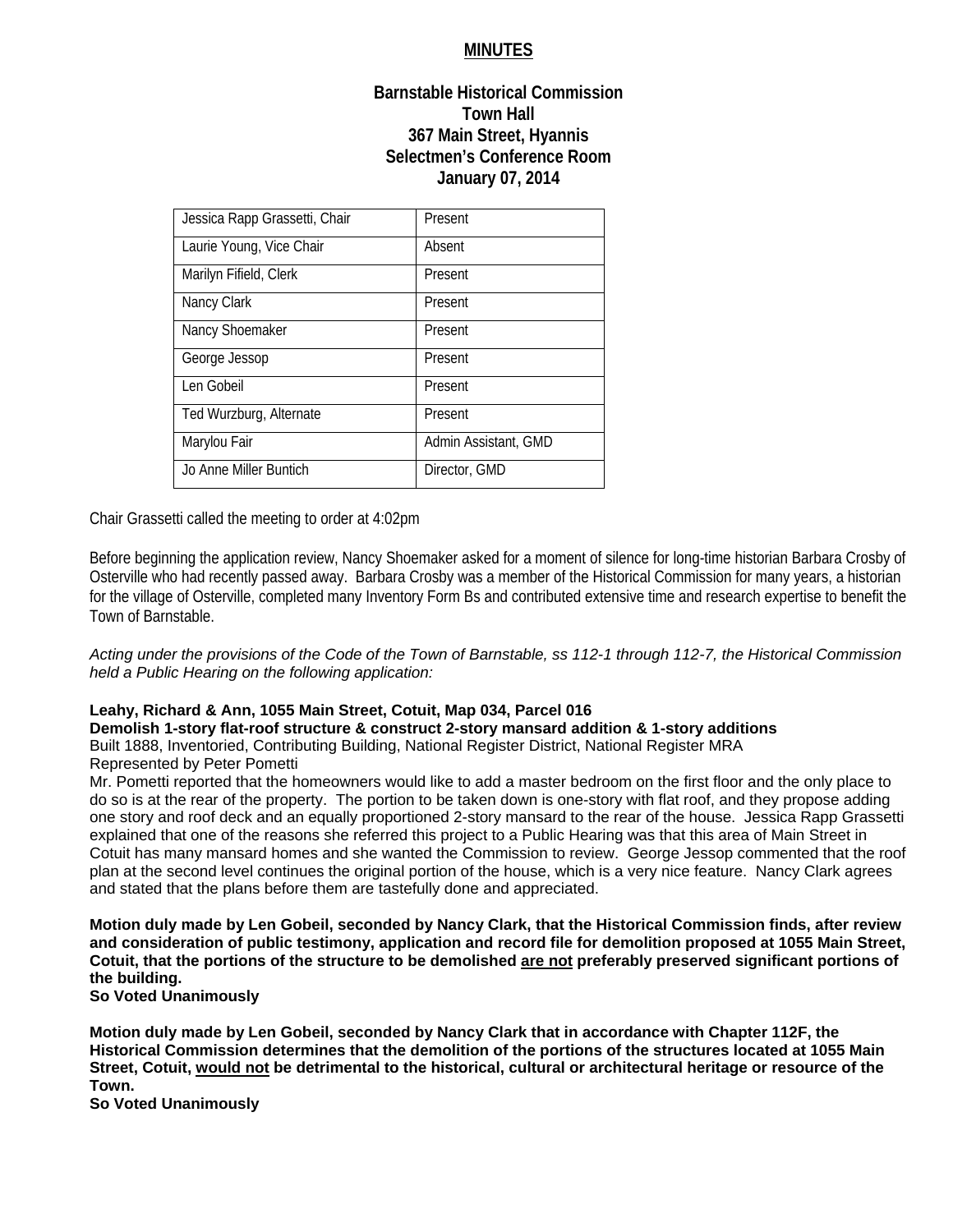### **Lloyd, George & Holly, 1109 Main Street, Cotuit, Map 034, Parcel 009**

**Demolish screen porch and mansard addition & construct 2-story mansard addition & screen porch**  Built 1889, Inventoried, Contributing Building National Register District, National Register MRA

Represented by Peter Pometti

Mr. Pometti explained that this property had a mansard addition put onto the original mansard along with a connector in the middle. He said the dormers on the addition are flatter than the proportions on the original, and it is not a true mansard on the inside. The idea is to take this addition off, along with the porch, and construct a new mansard addition and add another eight feet to the depth of the house. Nancy Shoemaker questioned whether the square footage involved would trigger referral to the Cape Cod Commission. Upon review of the guidelines, it was determined that demolition or alterations of later additions which are determined not to have historic significance are not considered substantial alterations.

**Motion duly made by Nancy Clark, seconded by Len Gobeil, that the Historical Commission finds, after review and consideration of public testimony, application and record file for demolition proposed at 1109 Main Street, Cotuit, that the portions of the structure to be demolished are not preferably preserved significant portions of the building.** 

**AYE: Grassetti, Clark, Jessop, Fifield, Gobeil, Wurzburg ABSTAIN: Shoemaker** 

**Motion duly made by Nancy Clark, seconded by Len Gobeil that in accordance with Chapter 112F, the Historical Commission determines that the demolition of the portions of the structure located at 1109 Main Street, Cotuit would not be detrimental to the historical, cultural or architectural heritage or resource of the Town.** 

**AYE: Grassetti, Clark, Jessop, Fifield, Gobeil, Wurzburg ABSTAIN: Shoemaker** 

### **Application Submission Materials – Jo Anne Miller Buntich**

Review revised Notice of Intent to Demolish form and supporting material requirements This item was tabled to the next scheduled meeting of February 18, 2014.

### **Update Paine Black House – Jo Anne Miller Buntich**

This item was tabled to the next scheduled meeting of February 18, 2014.

### **Update on Website – Jo Anne Miller Buntich**

This item was tabled to the next scheduled meeting of February 18, 2014.

# **Update 375th Anniversary – Jessica Rapp Grassetti**

Jessica Rapp Grassetti expressed the hope of the Anniversary Committee that all the Town's historical societies and villages will help to make this a great year of special events. Publishing walking maps of the seven villages that would also include cemeteries was considered, with funds available in the Town budget and could perhaps be used for publishing the maps as well as for monument cleaning.

Nancy Clark suggested each of the villages could contact their local Post Offices and request a special postmark. If there is a "Village Day," the postmark could be featured, and it would be good for that day as well as for another month. If it is sponsored by a historical society, they can also design their own envelope.

Nancy Shoemaker stated that the Barnstable Historical Society is gong to have an exhibit of photographs of Hyannis this Spring and wondered if these photographs could be hung somewhere in Town Hall after the exhibit ends. Growth Management will assist in coordinating with Melissa Hersh who oversees the revolving art on display at Town Hall.

### **Correspondence Received**

Letter received 10/15/2013 from Edward Andrews requesting consideration for any available historic salvage materials. The Commission acknowledged receipt of the letter.

### **Approval of Minutes:**

November 19, 2013 **Motion duly made by Marilyn Fifield, seconded by Len Gobeil, to approve the minutes of November 19, 2013, as submitted. AYE: Rapp Grassetti, Fifield, Gobeil, Jessop ABSTAIN: Clark, Shoemaker, Wurzburg**